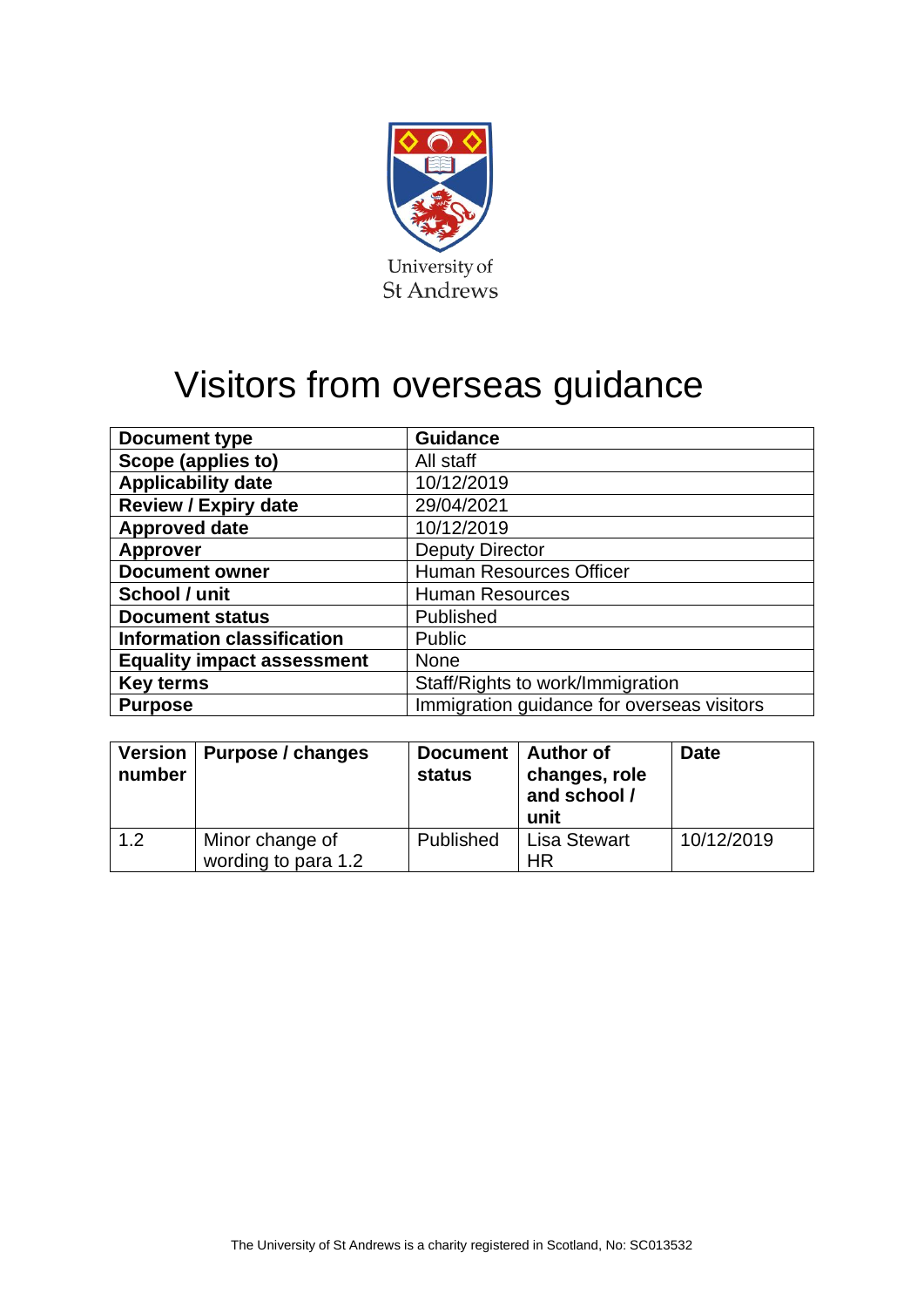## **Table of contents**

| Introduction                                                                 | 3              |
|------------------------------------------------------------------------------|----------------|
| What do I need to do?                                                        | 3              |
| Types of visitor visas                                                       | 3              |
| Visa process                                                                 | $\overline{4}$ |
| Determining the correct visa                                                 | $\overline{4}$ |
| When is a Visitor visa not the correct visa route?                           | $\overline{4}$ |
| Further information                                                          | 5              |
| Appendix A: What can overseas visitors do at the University?                 | 6              |
| Appendix B: Visitor template letters to support their entry to the UK        | 9              |
| Appendix C: Non-EEA migrants: Visiting academics and researchers visa routes | 12             |
|                                                                              |                |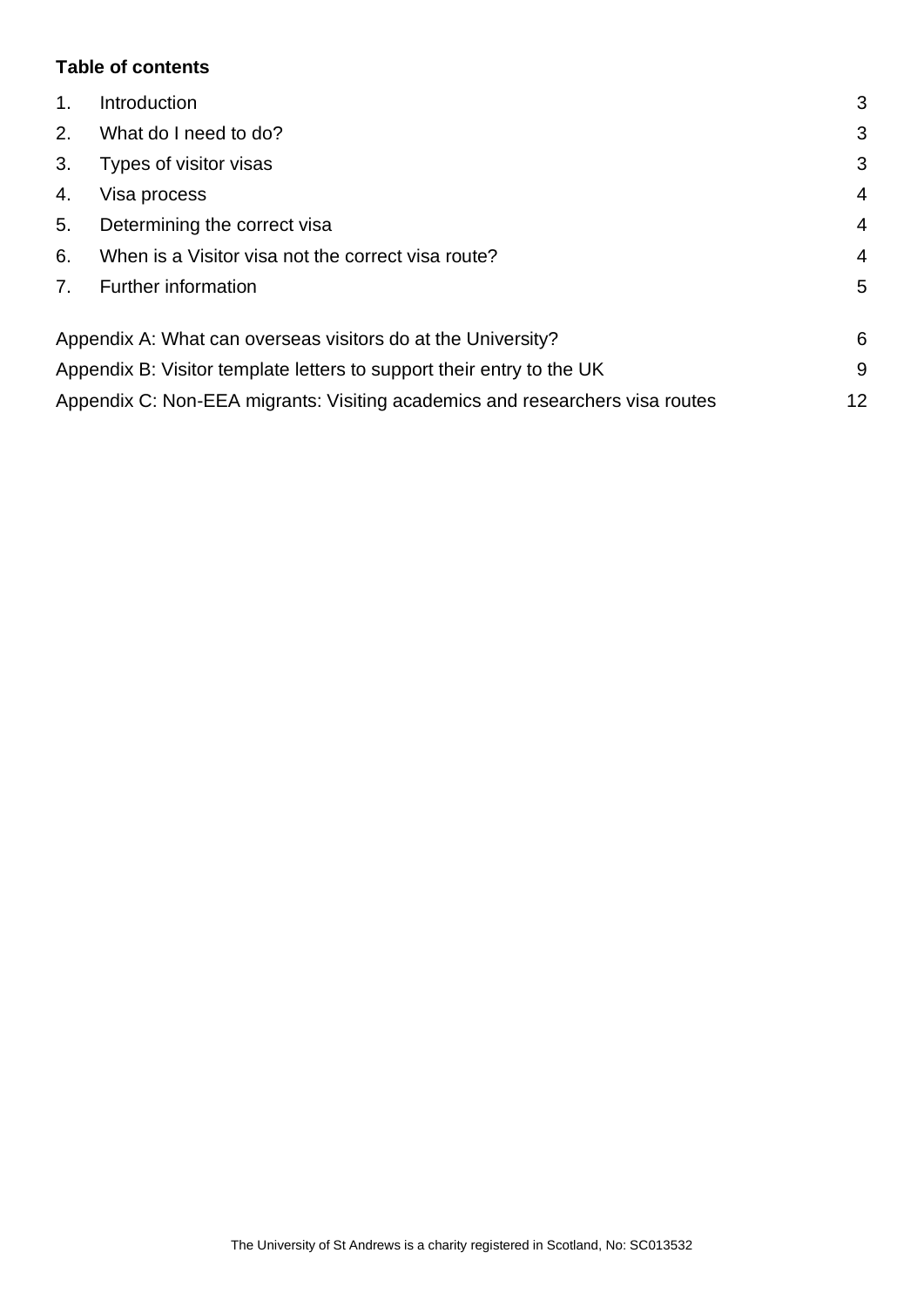## <span id="page-2-0"></span>**1. Introduction**

- 1.1 Non-EEA visitors coming to the University are required, by the UKVI, to enter the UK under an immigration category appropriate for their intended activities. Visitors are not permitted to undertake employment and can only conduct work activities which fall into the permitted activities of the category of visitor visa they hold. Further information can be found on the [UKVI](https://www.gov.uk/guidance/immigration-rules/immigration-rules-appendix-v-visitor-rules.) webpage.
- 1.2 Please note that there has been no change to the rights and status of EEA nationals coming to the UK due to the EU referendum in June 2016. EEA Nationals are free to come to the UK without restriction to visit the University until 31 December 2020. After this date EU Free Movement rules will end, and any visitors will be subject to the new UK immigration system for EEA Nationals.

## **1.3 Why is this important?**

- 1.3.1The University sponsors over 150 Tier 2 and Tier 5 migrants and to retain our UKVI Sponsorship licence we must comply with all UKVI rules – including those applicable for visitors.
- 1.3.2In addition, the University wants to ensure that all visitors are able to visit the University without being stopped at the UK's border to be excessively questioned by immigration officials, or worse, refused entry the UK.

## <span id="page-2-1"></span>**2. What do I need to do?**

- 2.1 During the process of arranging a visit, the host should advise the non- EEA migrant to explore and check UK immigration requirements. If the migrant requires a visa then the following websites may help:
	- <http://www.st-andrews.ac.uk/staff/policy/immigration/>
	- <https://www.gov.uk/browse/visas-immigration/tourist-short-stay-visas>
- 2.2 If the information online or in this guide does not to determine the most appropriate immigration category, then either the host or visitor can contact [Cameron Little,](https://www.st-andrews.ac.uk/hr/businesspartner/) HR Business Partner for advice on the most appropriate immigration category.

## <span id="page-2-2"></span>**3. Types of visitor visas**

- 3.1 There are four main visitor immigration categories:
	- Business Visitor
	- Academic Visitor
	- Permitted Paid Engagement (PPE) Visitor
	- Tier 5 (Government Authorised Exchange)
- 3.2 The UKVI rules define permitted activities under each category and there are specific restrictions about any payments and the length of visit (see [Appendix A\)](#page-5-0).
- 3.3 If contacting HR please ensure as much information as possible is provided, this will ensure the correct immigration category can be identified. The following information is generally required: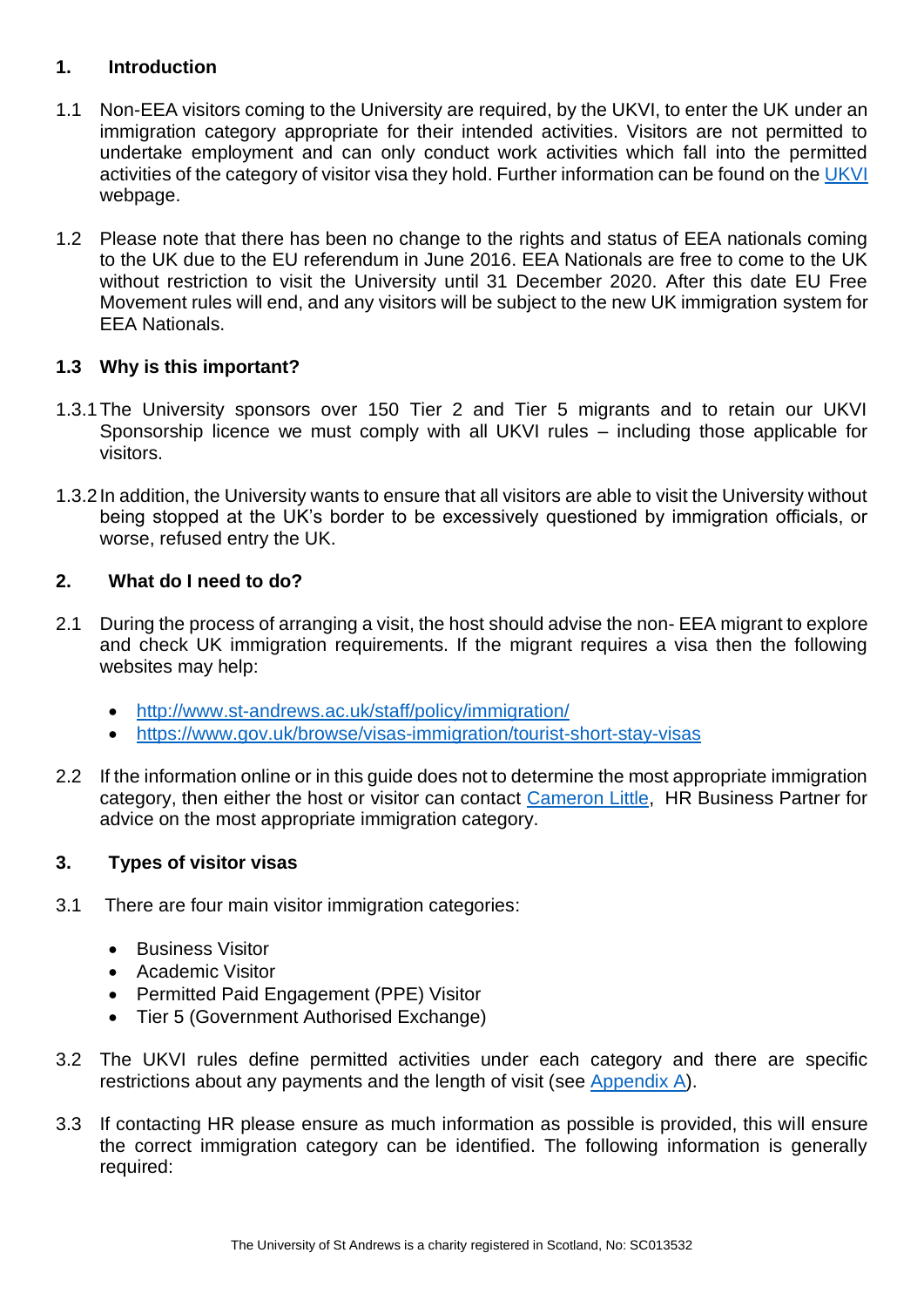- Visitors nationality
- Visitors occupation or status overseas
- Activities to be undertaken at St Andrews
- Length of stay at St Andrews
- Any payment arrangements between St Andrews and the visitor

## <span id="page-3-0"></span>**4. Visa process**

4.1 To obtain a visa, a letter of invitation from the host School must be issued to the visitor as soon as possible, template letters are included in [Appendix B.](#page-8-0) Depending on their nationality and the nature of the visit, visitors will either be 'non-visa nationals' or 'visa nationals'. Please visit the [UKVI website](https://www.gov.uk/guidance/immigration-rules/immigration-rules-appendix-v-visitor-rules) for further information on visitor rules when visiting the UK.

## **4.2 Non-visa nationals**

4.2.1Non-visa nationals do not require a Visitor visa in advance of travel to the UK if they are coming for less than six months. They must, however, confirm and provide evidence the purpose of their visit, by providing their letter of invitation from the University and any other required documents, to UKVI officials at immigration control in the UK. Please note that if a 'non-visa national' is coming to the UK for longer than six months they must apply for a visa in advance of travelling to the UK using the same process as 'visa nationals'.

## **4.3 Visa nationals**

4.3.1Visa nationals always require a visa in advance of travel to the UK regardless of length of stay. Information on how to apply for a visitor's visa can be found on the [UKVI website.](https://www.gov.uk/standard-visitor-visa)

## **4.4 Tier 5 (Government Authorised Exchange)**

4.4.1To obtain a Tier 5 (Government Authorised Exchange) visa regardless so length of stay, Human Resources is required to assign a Tier 5 Certificate of Sponsorship to the migrant provided the work activities qualify under the Tier 5 rules. The migrant must make an application for a Tier 5 visa which allows them to enter and work in the UK.

## <span id="page-3-1"></span>**5. Determining the correct visa**

5.1 The flowchart in [Appendix C](#page-11-0) defines some common activities undertaken by visitors to the University of St Andrews to help determine the most appropriate immigration routes.

## <span id="page-3-2"></span>**6. When is a Visitor visa not the correct visa route?**

- 6.1 A visitor visa would not be appropriate in the following scenarios:
	- A non-EAA migrant employed directly by the University. A Tier 1 (Exceptional Talent) or Tier 2 (General) visa would be required; please contact an [HR Business Partner](https://www.st-andrews.ac.uk/hr/businesspartner/) for information about employing overseas staff.
	- A student coming to participate in classes or activities which forms part of their course of study. Please contact Student Services for visa requirements.
- 6.2 Please note that the University cannot guarantee any visa will be issued by the UKVI.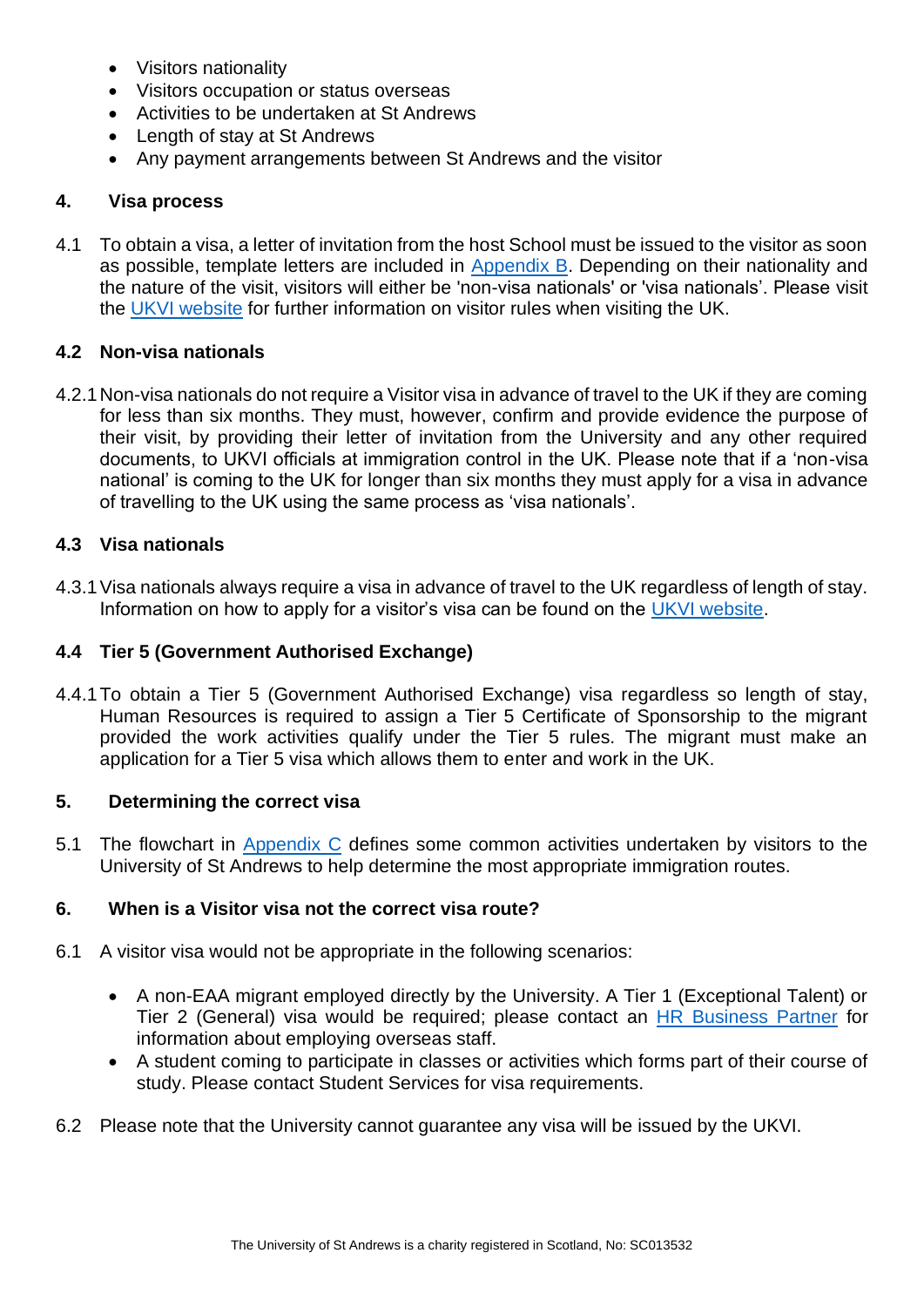## <span id="page-4-0"></span>**7. Further information**

- 7.1 Further information for both the host and the non-EEA visitor can be found at <https://www.gov.uk/check-uk-visa> or [http://www.st-andrews.ac.uk/staff/policy/immigration/h](http://www.st-andrews.ac.uk/staff/policy/immigration/)
- 7.2 If you have any questions, or require further information, please contact Cameron Little in Human Resources on 01334 462497 or hrimmigration@st-andrews.ac.uk or alternatively visit the UKVI website at [https://www.gov.uk/visas-](https://www.gov.uk/visas-%20immigration) immigration.

| <b>Version</b><br>number | Purpose / changes                                       | <b>Document</b><br><b>status</b> | <b>Author of</b><br>changes, role<br>and school /<br>unit | <b>Date</b> |
|--------------------------|---------------------------------------------------------|----------------------------------|-----------------------------------------------------------|-------------|
| 1.0                      | Migration of document<br>to the Governance<br>Zone.     | Published                        | Cameron Little,<br>Human<br><b>Resources</b>              | 26/06/2019  |
| 1.1                      | Change to<br>classification from<br>internal to public. | Published                        | <b>Lisa Stewart</b><br>HR.                                | 21/11/2019  |
| 1.2                      | Minor change of<br>wording to para 1.2                  | Published                        | <b>Lisa Stewart</b><br><b>HR</b>                          | 10/12/2019  |
|                          |                                                         |                                  |                                                           |             |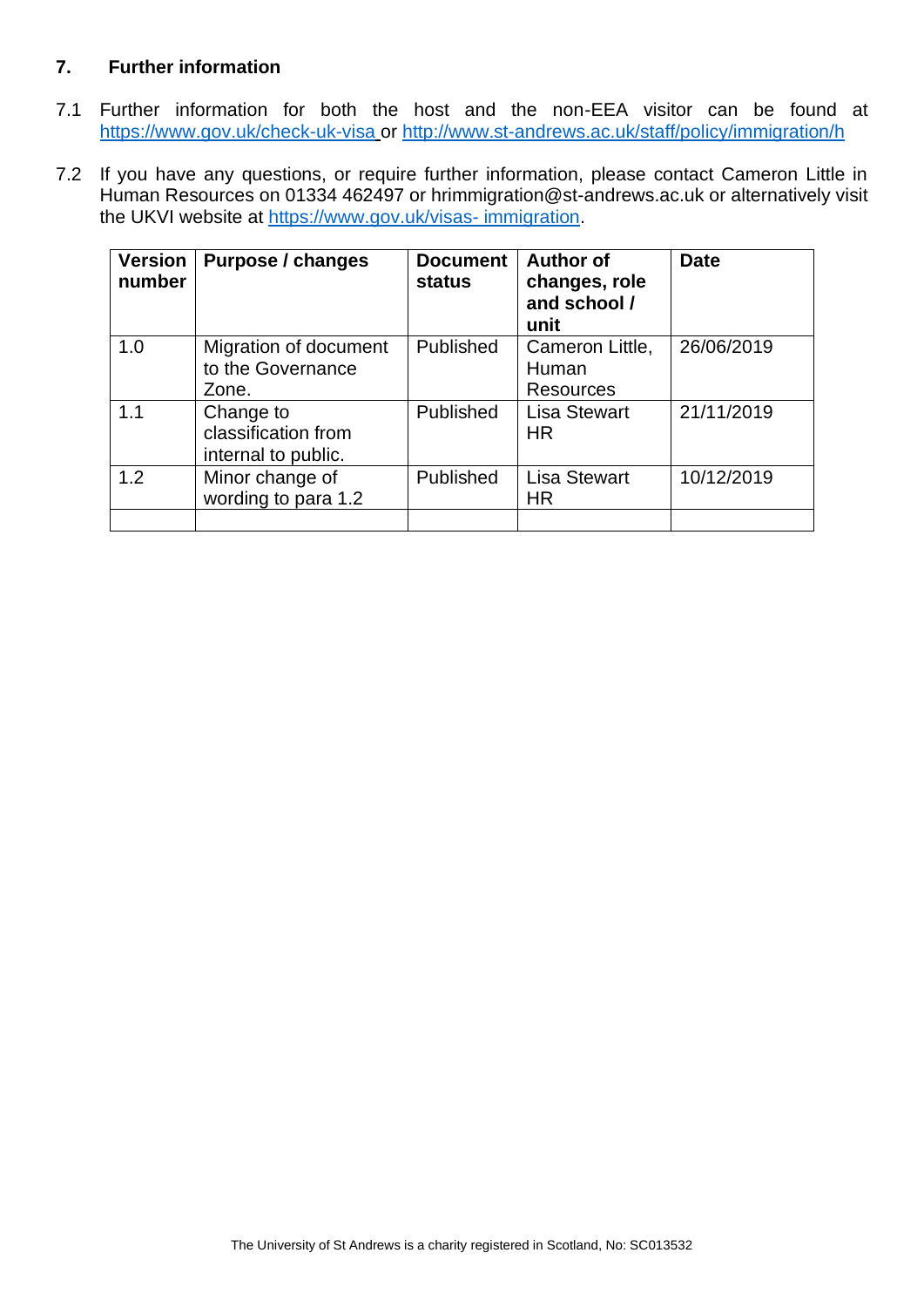## **Appendix A: What can overseas visitors do at the University?**

Table 1.1 shows a summary of the permitted activities under the four main visiting immigration routes and Table 1.2 illustrates some common activities undertaken by visitors at the University of St Andrews and the most appropriate immigration route.

## **Table 1.1: Visitor visa type**

<span id="page-5-0"></span>

| <b>Immigration category</b>                                        | <b>Permitted activities</b>                                                                                                                                                                                                                                                                                                                                                                                                                                                                                                                                                                                                                                                                                                                                                                                                                                                                                                                                                                    |  |  |  |
|--------------------------------------------------------------------|------------------------------------------------------------------------------------------------------------------------------------------------------------------------------------------------------------------------------------------------------------------------------------------------------------------------------------------------------------------------------------------------------------------------------------------------------------------------------------------------------------------------------------------------------------------------------------------------------------------------------------------------------------------------------------------------------------------------------------------------------------------------------------------------------------------------------------------------------------------------------------------------------------------------------------------------------------------------------------------------|--|--|--|
| <b>Business Visitor</b>                                            | Attending meetings, conferences or interviews<br>$\bullet$<br>Giving a one-off or short series of talks (provided these are not commercial events and the organiser is not<br>making a profit)<br>Gathering information for their employment overseas including planning future research collaborations (but not<br>conducting research)<br>https://www.gov.uk/standard-visitor-visa<br>$\bullet$                                                                                                                                                                                                                                                                                                                                                                                                                                                                                                                                                                                              |  |  |  |
| <b>Academic Visitor</b>                                            | Conduct private independent research whilst on sabbatical leave<br>$\bullet$<br>Gather information or advise on an international project led from the UK (i.e. through meetings)<br>$\bullet$<br>Give a one-off or short series of talks (provided these are not commercial events and the organiser is not<br>$\bullet$<br>making a profit)<br>Sharing knowledge or experience or to hold informal discussions with UK counterparts (but not conducting<br>research on University hosted projects);<br>Participate in a formal exchange programme e.g. where the University is collaborating with an overseas<br>university on research and exchanges personnel for some or all of the duration of the project. Any salary should<br>continue to be paid by the academic's own overseas institution<br>https://www.gov.uk/standard-visitor-visa<br>Visitors under this route must be employed by an academic institution overseas; retired persons and<br>overseas students are not eligible. |  |  |  |
| <b>Permitted Paid</b><br><b>Engagement (PPE)</b><br><b>Visitor</b> | Give one or a short series of paid lectures in their field of expertise (but must not be fulfilling a teaching role)<br>$\bullet$<br>Examine students or participate in and/or chair a selection panel as part of the institution's quality assurance<br>processes.<br>All PPE visitors must be paid a fee (there is no minimum amount)<br>https://www.gov.uk/permitted-paid-engagement-visa                                                                                                                                                                                                                                                                                                                                                                                                                                                                                                                                                                                                   |  |  |  |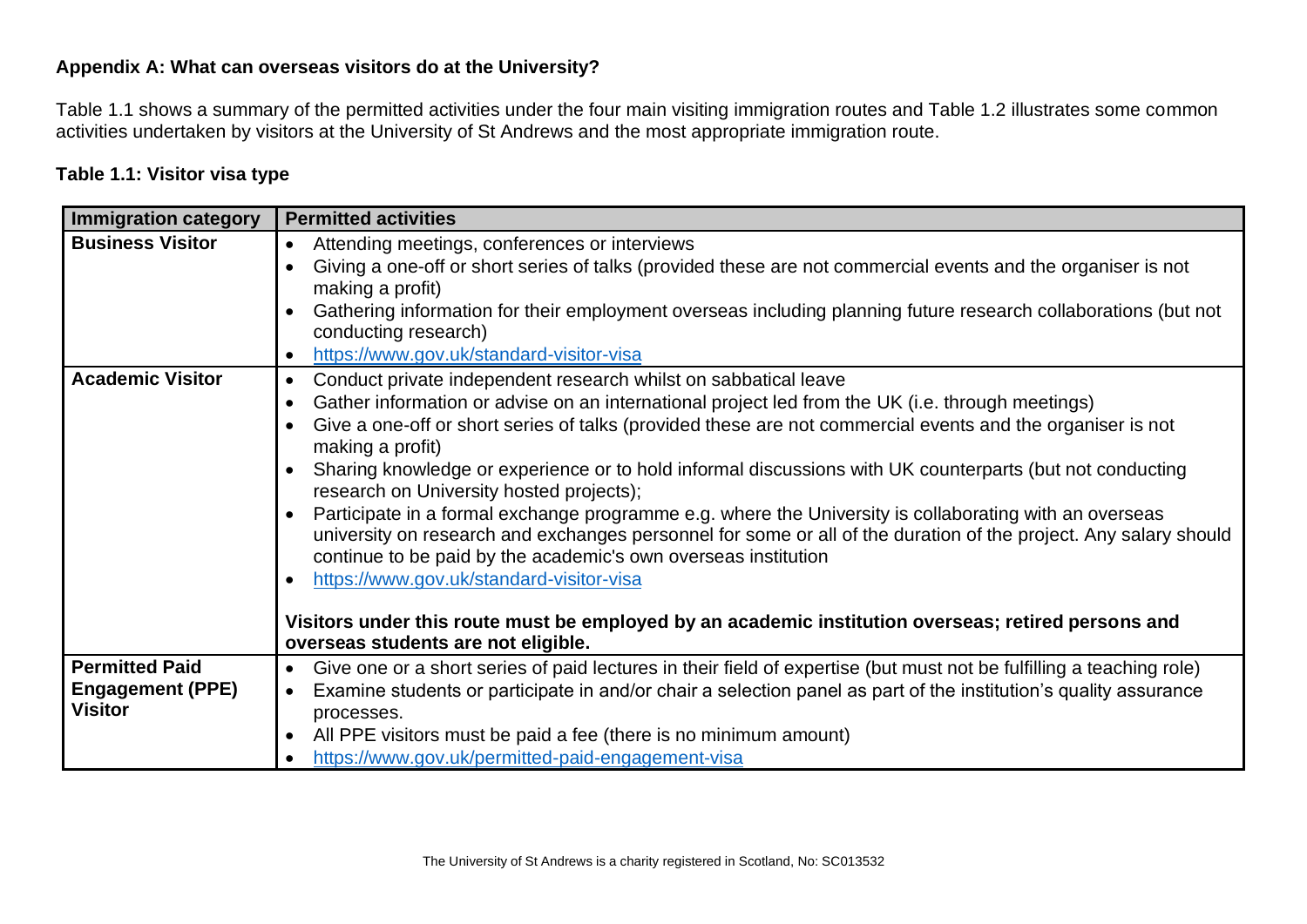| <b>Tier 5 (Government</b> | The UKVI permits academic institutions to bring migrants to the UK, on a temporary basis, under the Tier 5 |  |  |  |
|---------------------------|------------------------------------------------------------------------------------------------------------|--|--|--|
| <b>Authorised</b>         | (Government Authorised Exchange) route, as Sponsored Researcher to undertake research where they are not   |  |  |  |
| Exchange)                 | filling an advertised position and the work is additional to the School's normal requirements.             |  |  |  |
|                           | https://www.gov.uk/tier-5-government-authorised-exchange/overview                                          |  |  |  |

Please note visitors with Tourist visa may only take part in typical tourist activities such as visiting the University's museums and are not permitted to undertake employment or business activities (including research).

## **Table 1.2: Activity examples**

| <b>Activity</b>                                                                                     | <b>Possible</b><br>immigration<br>route $(1)$ | <b>Payments</b>                                                                                                                               | <b>Maximum</b><br>length of<br>visit | <b>Documentation</b><br>required from<br><b>University</b> |
|-----------------------------------------------------------------------------------------------------|-----------------------------------------------|-----------------------------------------------------------------------------------------------------------------------------------------------|--------------------------------------|------------------------------------------------------------|
| Giving a single or series of                                                                        | <b>Business visitor</b>                       | Reasonable Expenses only                                                                                                                      | 6 months                             | A formal invitation                                        |
| lectures/talks                                                                                      | Academic visitor                              | Reasonable Expenses only                                                                                                                      | 12 months                            | letter from                                                |
| or<br>Speaking at a conference                                                                      | PPE visitor                                   | Payment of fee                                                                                                                                | 1 month                              | University                                                 |
| Attending a conference                                                                              | <b>Business visitor</b>                       | None or Expenses only                                                                                                                         | 6 months                             | A formal invitation                                        |
|                                                                                                     | Academic visitor                              | None or Expenses only                                                                                                                         | 12 months                            | letter from<br><b>University</b>                           |
| Attending meetings (i.e. to<br>discuss future research<br>collaborations)                           | <b>Business visitor</b>                       | None or Expenses only                                                                                                                         | 6 months                             | A formal invitation<br>letter from<br>University           |
| External Examiner (2)                                                                               | <b>PPE</b> visitor                            | Payment of fee                                                                                                                                | 1 months                             | A formal invitation<br>letter from<br><b>University</b>    |
| Conducting independent<br>research whilst on sabbatical<br>leave                                    | Academic visitor                              | None or Expenses only                                                                                                                         | 12 months                            | A formal invitation<br>letter from<br><b>University</b>    |
| Academic undertaking<br>collaborative research on<br>University projects for more<br>than 12 months | Tier <sub>5</sub>                             | Migrant should have own funding from external body<br>which will be paid directly to them<br>or<br>Overseas salary should continue to be paid | 2 years                              | Tier 5 Certificate of<br>Sponsorship<br>assigned by HR     |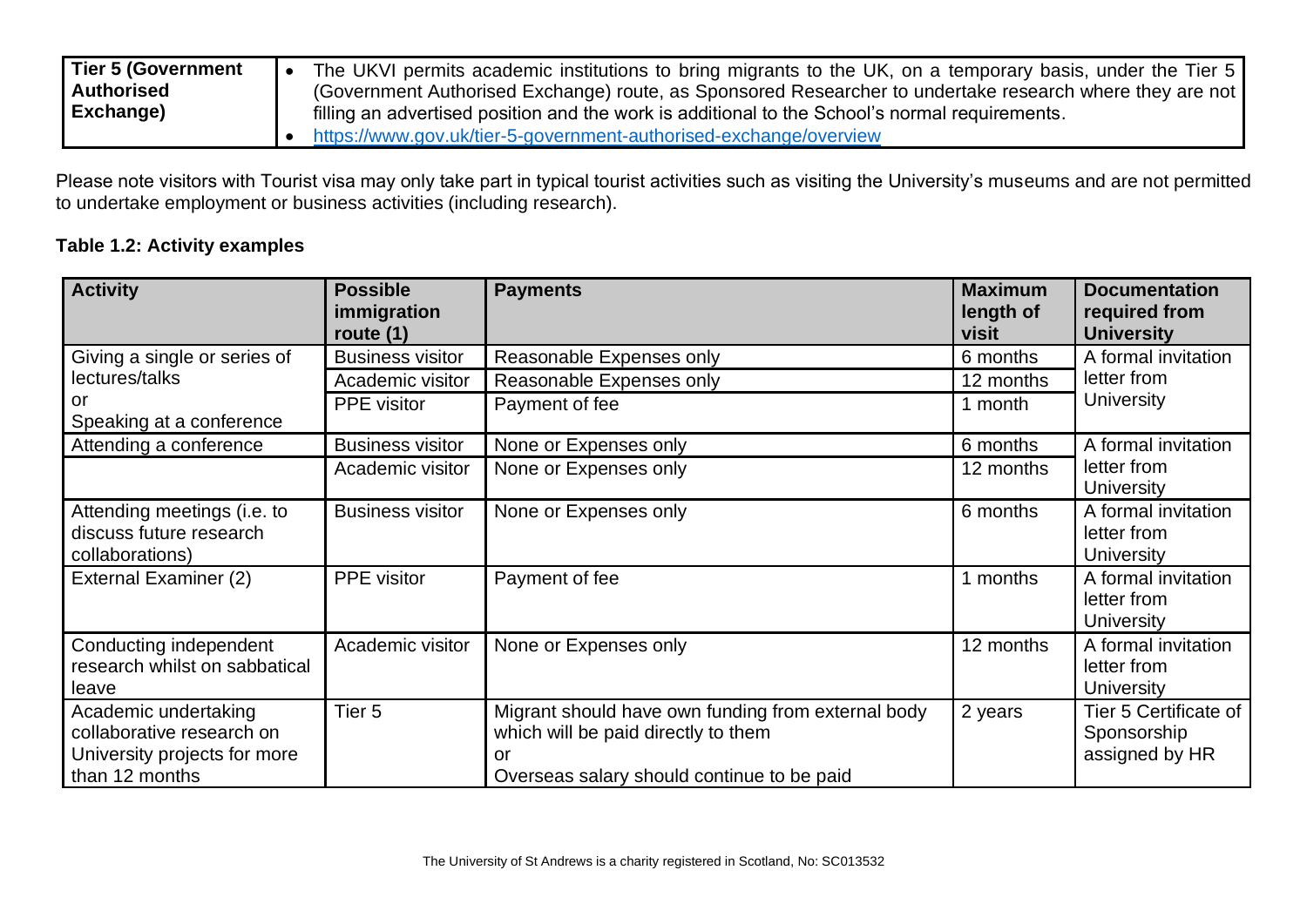| Overseas student<br>undertaking<br>research to support overseas<br><b>PhD</b> studies | Tier 5                  | Migrant should have funding from external body which<br>will be paid directly to them | 2 years  | Tier 5 Certificate of<br>Sponsorship<br>assigned by HR |
|---------------------------------------------------------------------------------------|-------------------------|---------------------------------------------------------------------------------------|----------|--------------------------------------------------------|
| Attending a job interview                                                             | <b>Business visitor</b> | None or Expenses only                                                                 | 6 months | Confirmation<br>0f<br>interview sent<br>by HR          |

- **1) Please note that the University cannot guarantee any visa will be issued by the UKVI and the migrant is responsible for obtain the necessary visa.**
- **2) Please note that External Examiners no longer require a right to work check at the University, but to ensure they can enter the UK they should advise UKVI officials that they are coming to the UK to examine students under the Permitted Paid Engagement route or apply for the relevant visa in advance of their travel to the UK.**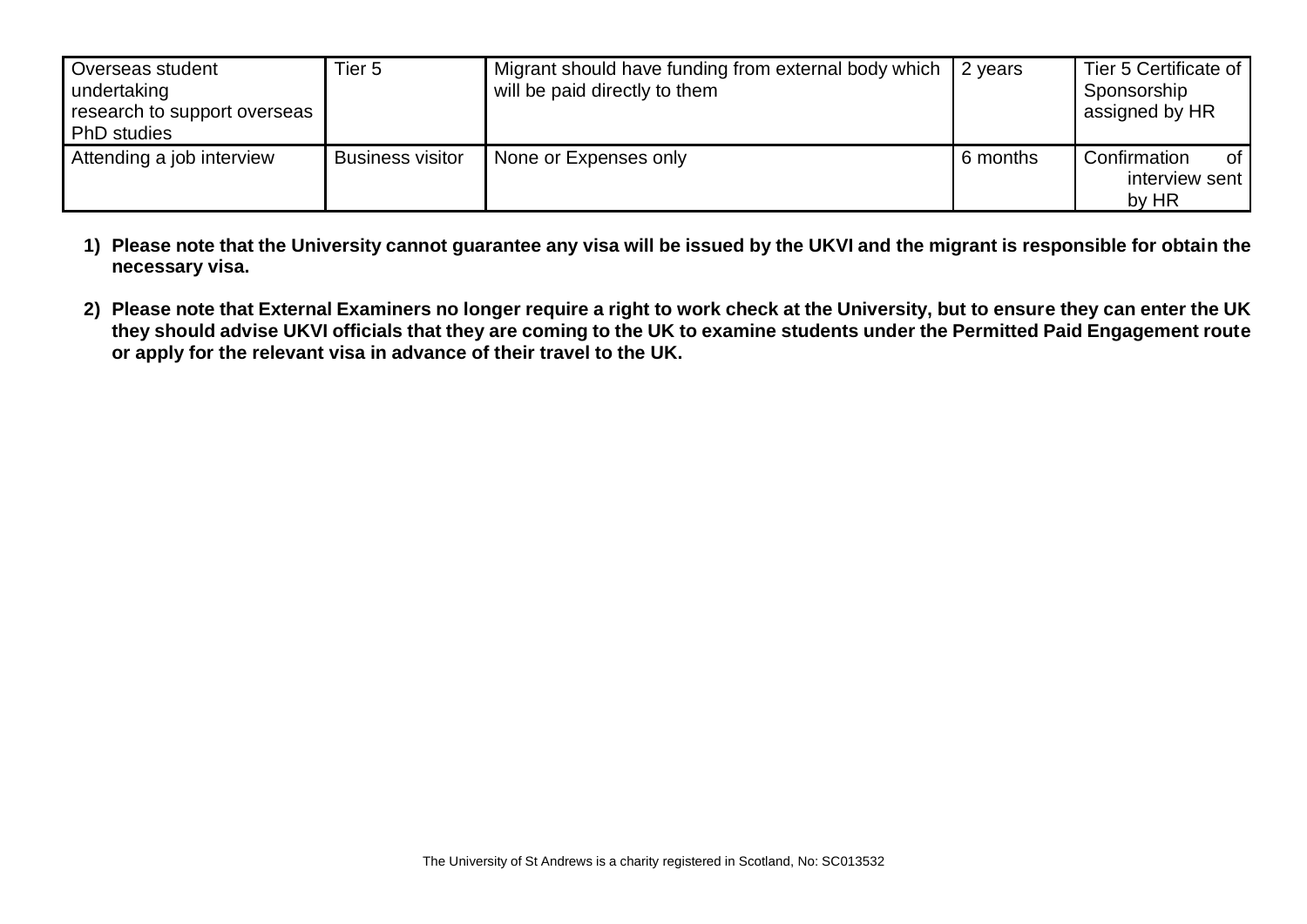## <span id="page-8-0"></span>**Appendix B: Visitor template letters to support their entry to the UK**

## **These letters can be edited to suit the visitor's purpose of visit to the UK. [Delete yellow highlighted wording and replace with the individual & role details]**

#### **Research visitor letter**

Telephone: 01334 46XXXX Email: XXXXX@st-andrews.ac.uk

[Date]

## **Private and Confidential**

To whom it may concern

Dear Sir or Madam

**Name – [Name] Date of Birth – [DOB] Nationality – [Country of Nationality]**

I write to confirm that [Name] will be visiting the School of [school] at the University of St Andrews during the period [date] to [date]. The purpose of [Name] visit is to carryout research and collaborate on current research relating to **research topics**.

The School and the University will benefit from [name] input during their visit in the following areas:

- **Discussion of research ideas on [research areas]**
- Participation in discussions and seminars within the School of [school]
- Contribution to research ideas on **[research areas**].
- Collaboration with researchers within the School of [school]
- To establish potential long term research collaborations with the University of St Andrews and **[name of university]**.

[Name] has been invited to St Andrews in recognition of their expertise and major contribution to this area of research as [Job title] at the [name of university].

**[Name] will not be employed by the University or enrolled as a Student at the University of St Andrews. They will not be filling a vacancy or working under the control of the University during their visit. [name] will not be receiving any salary from the University during their visit but will receive reasonable travel and subsistence expenses. [Name] will return to [country] after their visit to the University of St Andrews**.

If you have any queries in connection with the above, please do not hesitate to contact me.

Yours sincerely

**XXXXXXXX Head of School School of XXXXXXX**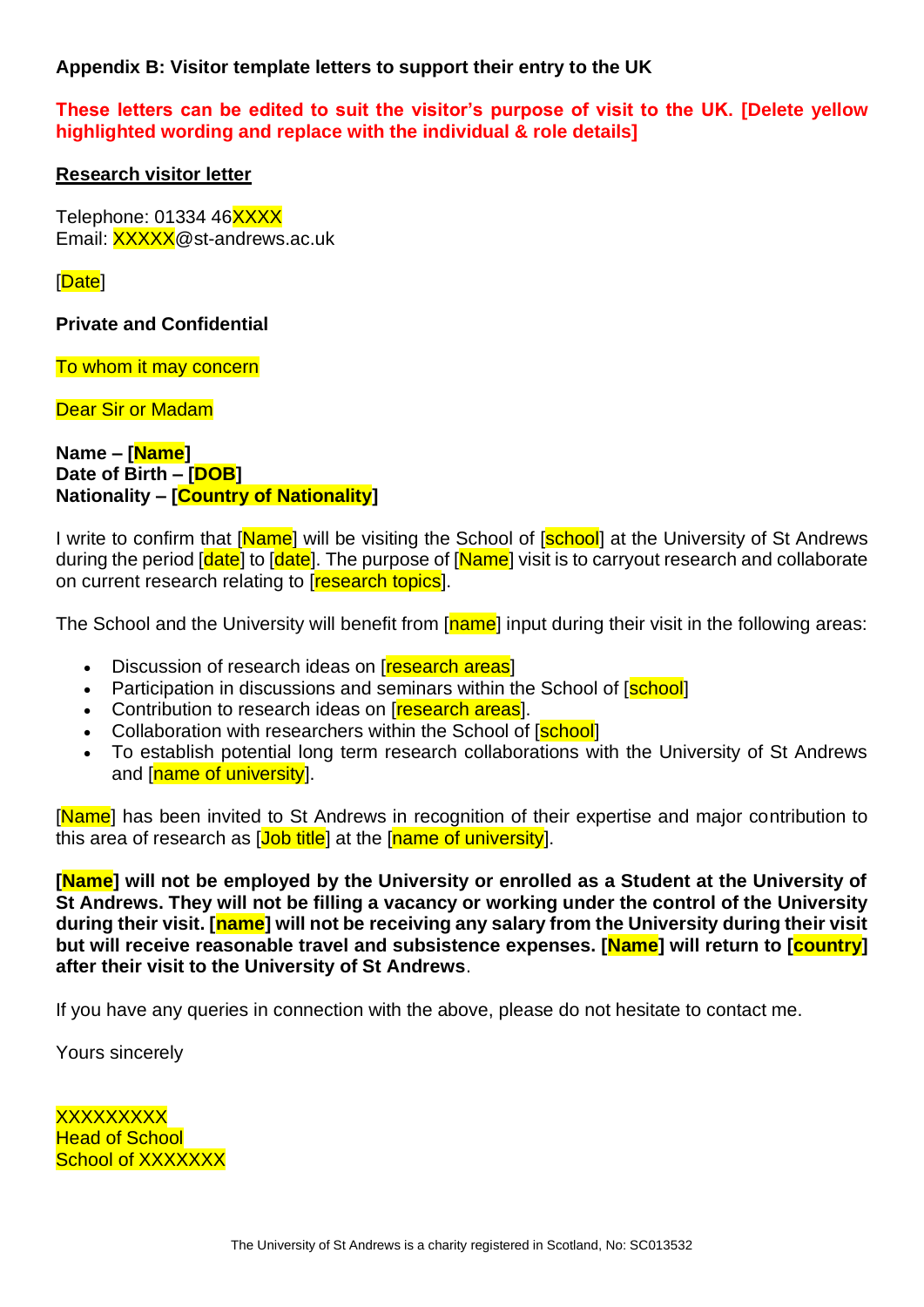## **Visitor coming to present at conference**

Telephone: 01334 46XXXX Email: XXXXX@st-andrews.ac.uk

[date]

**Private and Confidential**  To whom it may concern

Dear Sir or Madam

**Name – [Name] Date of Birth – [DOB] Nationality – [Country of Nationality]**

I write to confirm that [Name] has been invited to the School of [School] at the University of St Andrews during the period [Date] to [Date].

The purpose of [Name] visit is to [remit of visit – edit to suit. Example - to participate in research workshops / conference/ present papers on particular research topic<sup>†</sup> within the School of [School]. This is being arranged so that our staff and students will benefit from [Name] expertise in the field of [describe main area(s) of expertise].

[Name] has been invited to St Andrews in recognition of their expertise and major contribution to this area of research as [Job title] at the [name of university].

**[Name] will not be employed by the University or enrolled as a Student at the University of St Andrews. [Name] will not be filling a vacancy or working under the control of the University during their visit.** 

I confirm that the University will be responsible for payment of travel and subsistence costs to [Name]. **[Remove if not applicable].** 

We understand [Name] will return to their current employment as [Job title] at the [name of university] after the conference at the University of St Andrews.

If you have any queries in connection with the above, please do not hesitate to contact me.

Yours sincerely

**XXXXXXXX Head of School School of XXXXXXX**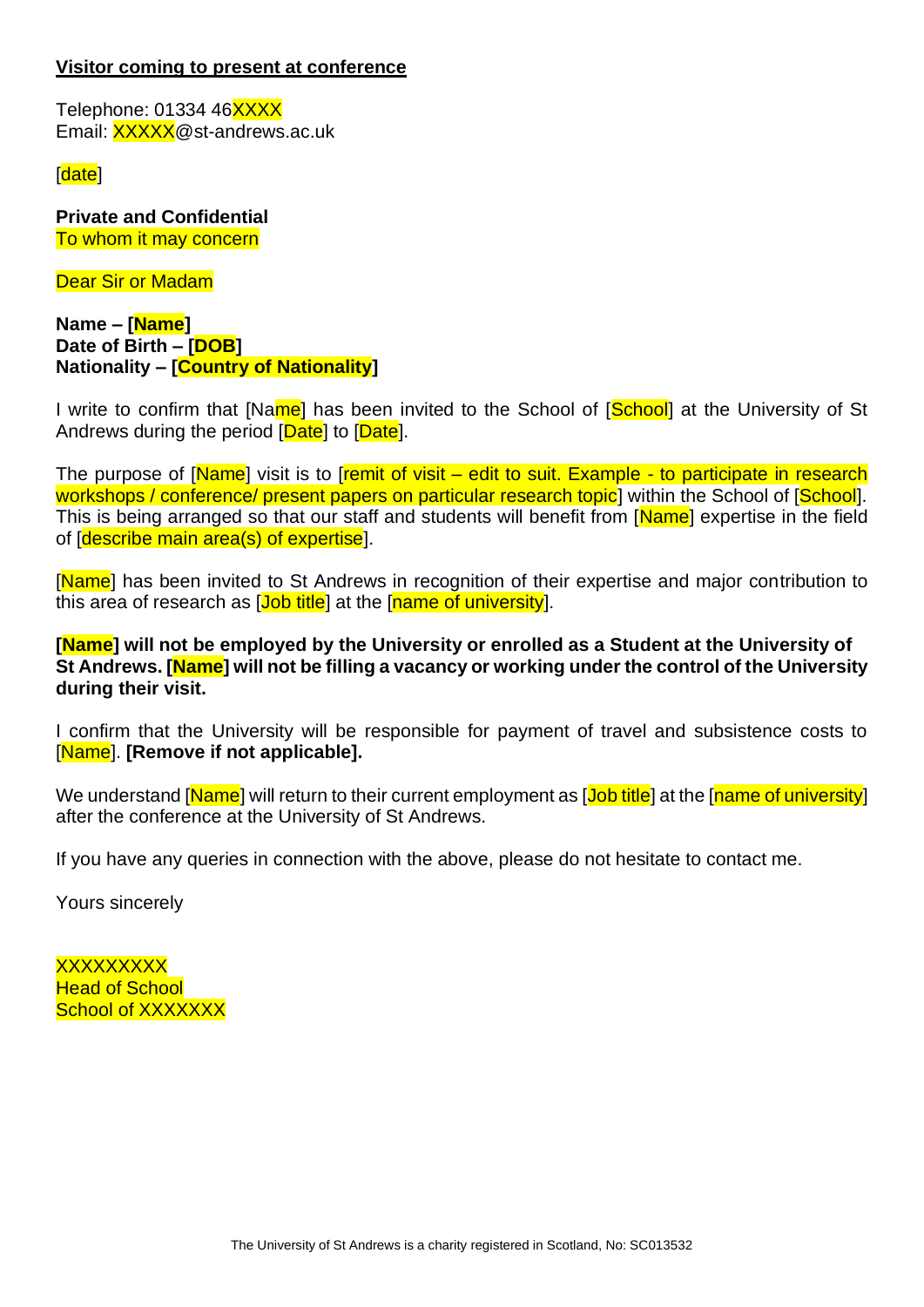## **Permitted Paid Engagement visitor**

Telephone: 01334 46XXXX Email: XXXXX@st-andrews.ac.uk

[date]

**Private and Confidential**  To whom it may concern

Dear Sir or Madam

#### **Name – [Name] Date of Birth – [DOB] Nationality – [Country of Nationality]**

I write to confirm that [Name] has been invited to the School of [School] at the University of St Andrews during the period [Date] to [Date].

The purpose of [Name] visit is to [remit of visit – edit to suit. Example – deliver a short series of lectures and to participate in research workshops or examine students or participate in and/or chair a selection panel as part of the institution's quality assurance processes</u> within the School of [School]. This is being arranged so that our staff and students will benefit from [Name] expertise in the field of [describe main area(s) of expertise].

[Name] has been invited to St Andrews in recognition of their expertise and major contribution to this area of research as [Job title] at the [name of university].

**[Name] will not be employed by the University or enrolled as a Student at the University of St Andrews. [Name] will not be filling a vacancy or working under the control of the University during their visit.** 

I confirm that the University will be responsible for payment of travel and subsistence costs to [Name].

We understand [Name] will continue in their current employment as [Job title] at the [name of university/employer] after their visit to the University of St Andrews.

If you have any queries in connection with the above, please do not hesitate to contact me.

Yours sincerely

**XXXXXXXX Head of School** School of **XXXXXXX**